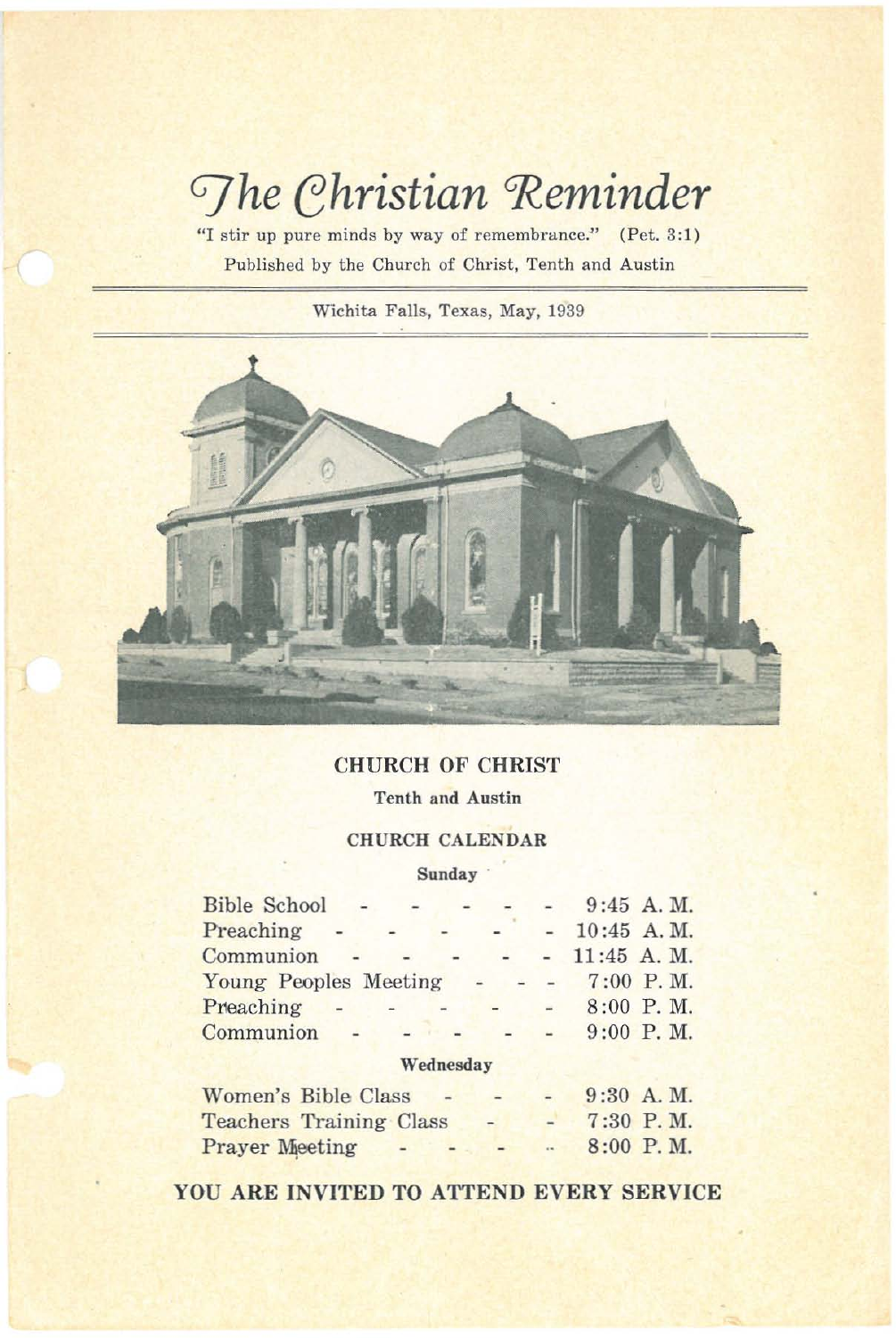*G]he (;hristian 'Reminder Published Monthly by* Church of Christ *Robert* C. *Jones, Editor*

#### OUR SPRING MEETING

Our spring meeting that closed Sunday night April 30th. was one of the best ever conducted by this church. Twenty-five new members were added to the congregation, seventeen were baptised. Our faith was strengthened and our love intensified. Now let us keep<br>up our interest and carry the work on to greater he.ghths. We thank the Lord for these blessings and Brother J. D. Harvey and Brother Ben M. Taylor for their fine work in this good meeting.

#### FLORAL HEIGHTS MEETING

Brother Guy N. Woods of Wellington, Texas will begin a meeting with the church worshiping at 1814 Buchanan Street on Wednesday night May 17th. Brother Woods is one of our very best gospel preachers. He is a well informed young man with many years experience as a preacher, writer and debater. The Floral Heights Church and the Church in this section will surely be helped by this meeting. Remember the date and attend this meeting.

#### PERSONAL WORK

If you are willing to do personal work for Christ and his church, we hope you will take the following things with you<br>when you go out inviting people to come to church: A pleasant smile, a clean life, a prayerful heart, a ready knowledge of the scriptures, a ready knowledge of hu-<br>man nature, the determination to try again after you have failed, a passion for souls, some good literature, and a determination to help keep the building full and overflowing.

#### GOD'S WORD

The Bible has survived three great dangers: the negligence of its friends; the false systems built upon it; and the warfare of those who hate it. It is the one book which claims God for its author, unmixed truth for its contents, and much greater than other books as its Author is greater than other authors.

#### SPARKS OF TRUTH

A mean mind is always accompanied by a miserable tongue.

The truth does not conform itself to us, but we must conform ourselves to it.

Entertain your enemies wisely and en- joy your friends frankly.

The head of the house should at least be like the head of a pin-keep things from going too far.

Live so the man who carves your epitaph on the tombstone won't feel like<br>a prevaricator.

The world may not read the bible, but they will read Christians, especially at church time on Sunday morning and evening. What lesson will they get from reading you next Sunday?

A sermon has much greater power when heard by a person in the midst of a crowded house than when listened to over the back of an empty seat.

Another reason why you should go to church next Sunday is' that you do not know how many more Sundays you will have on earth, and it would be poor preparation for your first Sunday in heaven to know that you had slighted your last one on earth.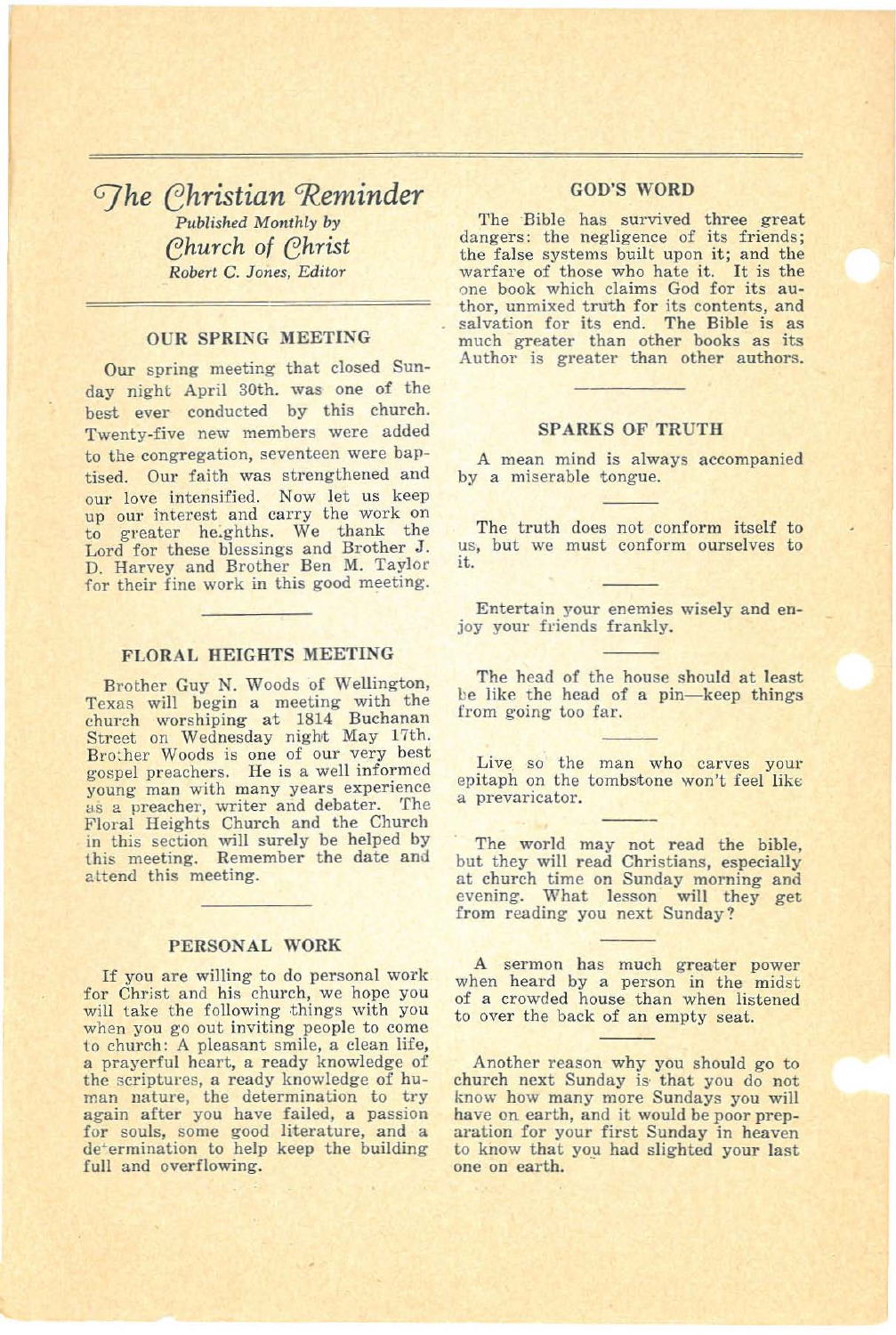#### THE GRACE OF GIVING DIVINE LAW

T

- 1. The Christian should not consider giving a burden, but a grace, or a favor.
- 2. This is a grace in which we should abound, 2 Cor. 8:7.
- 3. If we first give ourselves to the Lord, we will gladly give of means to him, 2 Cor. 8:5. our<sub></sub>
- 4. This giving of ourselves and of our means to the Lord is our reasonable. or spiritual service, Rom. 12:1.
- 5. We are not our own, but are bought with a price; therefore, we should glorify God in our body and in our spirit, which are Gods, 1 Cor. 6:19, 20. We can never repay the price that was paid for our redemption, which was the precious blood of Christ, 1 Pet. 1:18-20.
- G. They of Macedonia gave out of their deep poverty, 2 Cor. 8:2. Not only did these people give out of their deep poverty, but they abounded in their liberality.
- 7. If we sow, or give, sparingly, we shall reap sparingly; but if we sow, or give, bountifully, we shall reap bountifully, 2 Cor. 9:6.
- 8. Let us take Jesus at his word, He said: "It is more blessed to give than to receive," Ac. 20:35. He has prom ised that we will receive in proportion to our giving, Lk. 6:38.
- 9. Let us cultivate more and more the "grace of giving."

In this law God comes near to us, and declares his will. In every moral and religious aet. man likewise declares his will. If his will be adverse to God's, this is disobedience sin. God says to man, "Thou shalt" the sinner says in reply, "I will not" or God again declares "Thou shalt not," the sinner replys<br>again, "I will." The opposition is di-<br>rect, it is simple conflict of wills. If man were the stronger he would enforce his will, and this would be to dethrone the Lord. But it does not alter the wrong that he is the weaker of the two. It exposes the folly of his sin, but it does not. detract from its wickedness. "Humble yourselves-under the mighty hand of God, that he may exalt you in due time," 1 Pet. 5:6.

#### NEW MEMBERS

Don Atchley, 2016 Collins. Betty Jo Miller, 1611 Pearl. Mary M. Stirman, 1314 Sixteenth. Dorothy Elder, 1613 Thirteenth. Vera Samsill, 2002 Elizabeth. Mrs. W. T. Humphrey, 2102 Yale. J. E. Evans, 402 Patterson. Mrs. G. M. Devoll, 1200 Indiana. M. H. Arnold, 2901 Ninth. Jo Nell Arnold, 2901 Ninth. Gay Arnold, 2901 Ninth. Mrs. Frances Crawford, 2005 Eleventh. T. A. Davidson Jr., 709 Burnett. Rosa Reeves, 311 Maple. Jacqueline Sealey, 1304 Filmore. Wayne Powell, 1709 Filmore. Lee Allen Arthur, 1708 Taylor. Olive Irene Hallmark, 2208 Avenue F. Jimmie Gray, Petrolia Road. Jacqueline Cantrell, 1310 Twenty·first. Ina Jean Smith, 2129 Princeton. Mary Whitecotton, No. 18 Wichita Gardens. Evelyn Hall, 1601 Twelfth. Wa ter Vincent, 2219 Broad. Louise Bentley, 3103 Hollywood. Mrs. Alene Skinner, 400 Bridge. Leonida Lile, 2113 Bluff. Leonard Mittchell, 309 Lamar.

Mrs. T. R. Elliott, 702 Austin.